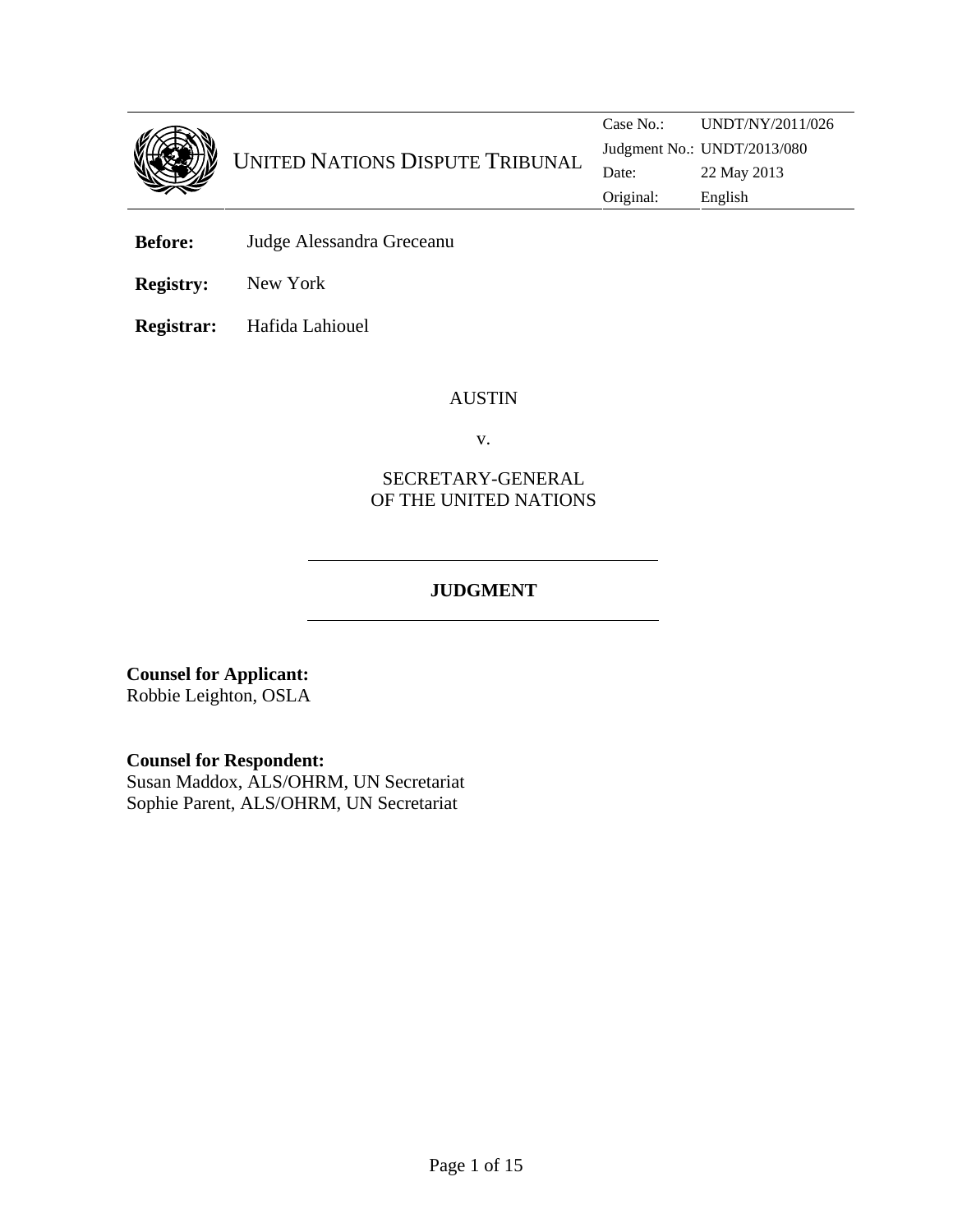#### **Introduction**

1. By an application filed with the Registry of the United Nations Dispute Tribunal on 7 April 2011, the Applicant contests the decision to impose on him the disciplinary sanction of a written censure, a loss of two steps in grade, and a deferral for two years of his eligibility for salary increment following conduct that was determined to not be in accordance with the provisions of ST/SGB/2004/15 (Use of information and communication technology resources and data).

#### **Relevant background**

2. The Applicant joined the United Nations on 1 July 1991. He currently holds a fixed-term appointment at the S-4 level, as a Security Sergeant at the United Nations Headquarters in New York.

3. In 2007 and 2008, the Applicant received, from other official United Nations email accounts, at his official United Nations Lotus Notes email account ("UN Email Account") at least 50 emails that contained images and videos that were sexual and pornographic in nature. The Applicant sent at least 26 such emails from his UN Email Account to other staff members in the United Nations, mostly forwarding the messages he had received and, at times, adding some text to the messages. One such email included a video depicting an act of bestiality by a woman. The Applicant did not report receiving such emails from other staff members.

4. On 7 May 2008, the Investigations Division, Office of Internal Oversight Services ("OIOS"), initiated an investigation into the Applicant's use of his UN Email Account. On 5 September 2008, the Applicant received an email from OIOS inviting him to attend a fact-finding interview on 17 September 2008. At the start of the interview, the Applicant was informed that he was the subject of the allegations under review and of his rights with regard to the interview and OIOS's investigation process.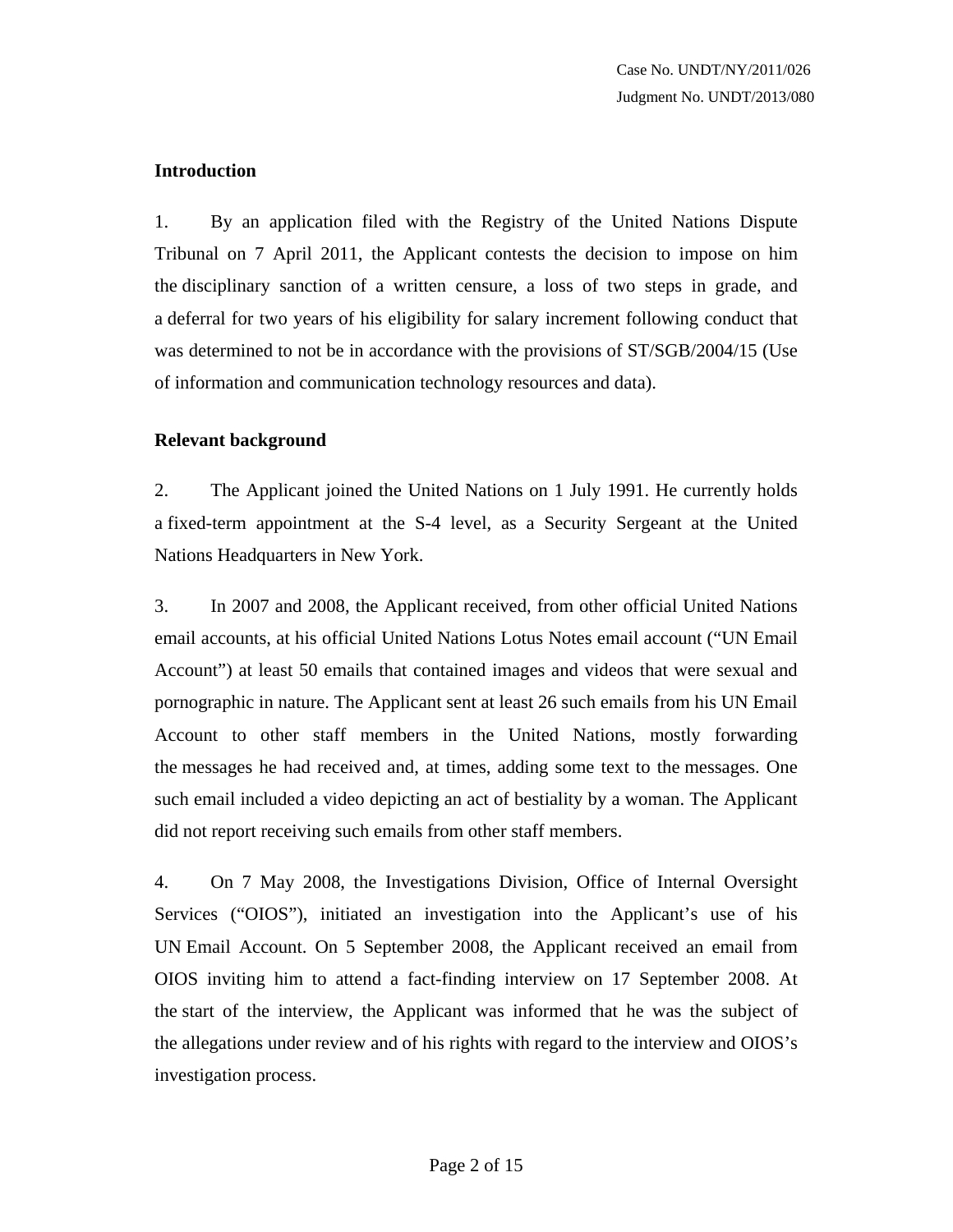5. As part of the interview, during which the Applicant was not represented by counsel, OIOS stated the allegations of which he was the subject and asked him to clarify the facts and comment on documents pertaining to the alleged communications. At the end of the interview, the Applicant was asked whether there was anything that had not been discussed that he thought was relevant to the matter. The Applicant responded "I do not think so". Upon reviewing the accuracy of the interview record, the Applicant affirmed its content and signed the interview record.

6. On 12 January 2009, the Applicant received a memorandum from the Office of Human Resources Management ("OHRM") informing him that "[o]n the basis of the [24 October 2008 OIOS] investigation report and supporting documents, [he was] charged with the improper use of the property of the United Nations, in that [he] knowingly and willfully received and distributed pornographic materials on the United Nations computer system". The Applicant was also charged with failing "to promptly report those violations of [ST/SGB/2004/15] of which [he was] aware". He was asked to provide OHRM with any written statement or explanation in response to the allegations filed against him. Furthermore, he was informed of his right to seek the assistance of counsel in formulating his comments.

7. On 29 January 2009, the Applicant provided his responses regarding the charges of improper use of property of the United Nations and the failure to report violations of ST/SGB/2004/15. In his comments, the Applicant recognized the alleged facts and accepted that his conduct was not in accordance with the provisions of ST/SGB/2004/15. However, in addition to apologizing for his actions, the Applicant stated that the Organization had "seriously and repeatedly violated [his] right to due process". He also put forward a number of mitigating circumstances including that at the time of the events he was not aware of ST/SGB/2004/15 and that "his failure to report colleagues could not amount to misconduct".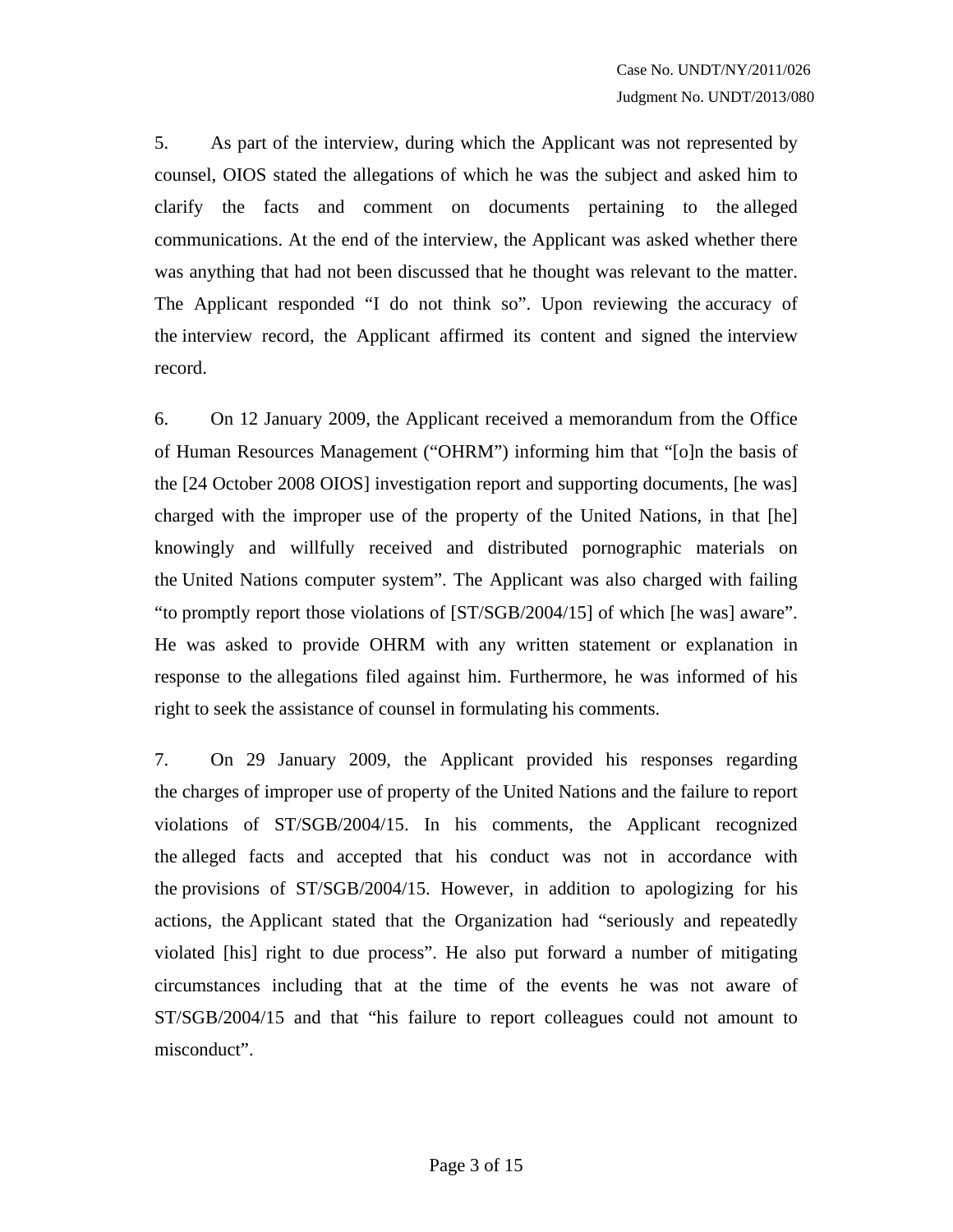8. From mid-2009 to the end of 2010, representatives of the Office of Staff Legal Assistance ("OSLA") and the Respondent met and discussed the appropriate sanction to be applied in cases involving the misuse of Information and Communications Technology ("ICT") resources by staff members that were pending resolution by OHRM.

9. On 10 January 2011, the Applicant received a letter dated 3 December 2010, informing him that, "after a thorough review of the Investigation Report, supporting documentation and your comments on the charges", the Respondent had decided to impose on him the disciplinary measure of a censure, a loss of two steps in grade and a deferral for two years of eligibility for salary increment.

10. On 7 April 2011, the Applicant filed the present application and the Respondent submitted his reply on 9 May 2011.

11. On 4 June 2012, the undersigned Judge was assigned to this matter.

12. On 5 December 2012, the Tribunal issued Order No. 253 (NY/2012) directing the parties to submit a joint statement identifying the agreed facts and legal issues, as well as whether a judgment could be rendered on the papers before the Tribunal. The parties filed their joint submission on 24 January 2013 and also informed the Tribunal that they did not require a hearing in the present case. On 24 January 2013, the Respondent filed a submission notifying the Tribunal of updated relevant jurisprudence to which the Applicant responded on 8 February 2013. The Respondent submitted a final response on 27 February 2013.

13. Taking into consideration that the parties stated that, even though this was a disciplinary case, they did not require an oral hearing, the Tribunal will decide the case on the papers before it.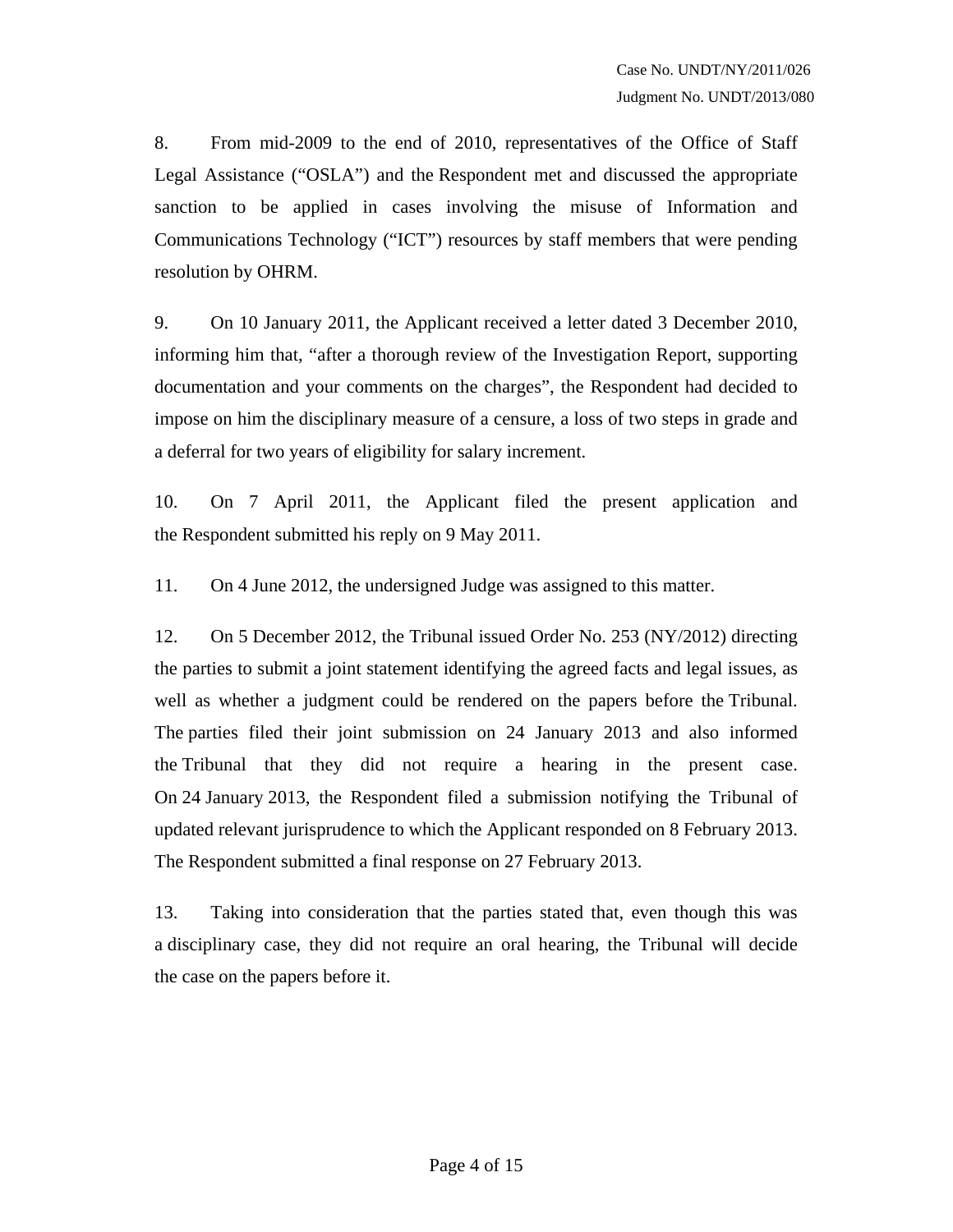## **Legal issues**

14. The following legal issues, which were agreed upon by the parties as part of their joint statement, will be assessed by the Tribunal:

a. Did the Applicant's failure to report the receipt of emails containing pornographic material that were sent by other staff members amount to misconduct?

- b. Were the Applicant's due process rights respected?
- c. If the Tribunal finds a breach with respect to any of the above, should compensation be awarded?

15. The Tribunal finds that the Applicant no longer challenges the Respondent's decision on the grounds that the impugned decision was *ultra vires.* This aspect of the application is formally withdrawn.

## **Applicant's submissions**

16. The Applicant's principal contentions may be summarized as follows:

a. Section 2(b) of ST/SGB/2004/15 which provides that "[a]uthorized users shall promptly report to the appropriate United Nations authority any violation of the provisions of this bulletin of which they become aware" is ambiguous. More importantly, the Applicant was unaware of any reporting obligations contained therein and there is no evidence that the Administration adequately notified staff members of the promulgation of ST/SGB/2004/15;

b. The Applicant's due process rights were breached as a result of the fact that the Applicant was not provided with the opportunity to have counsel present during the investigative stage of the proceedings. Furthermore, the decision was made after 24 months and the Organization failed to take into account any of the mitigating circumstances put forward by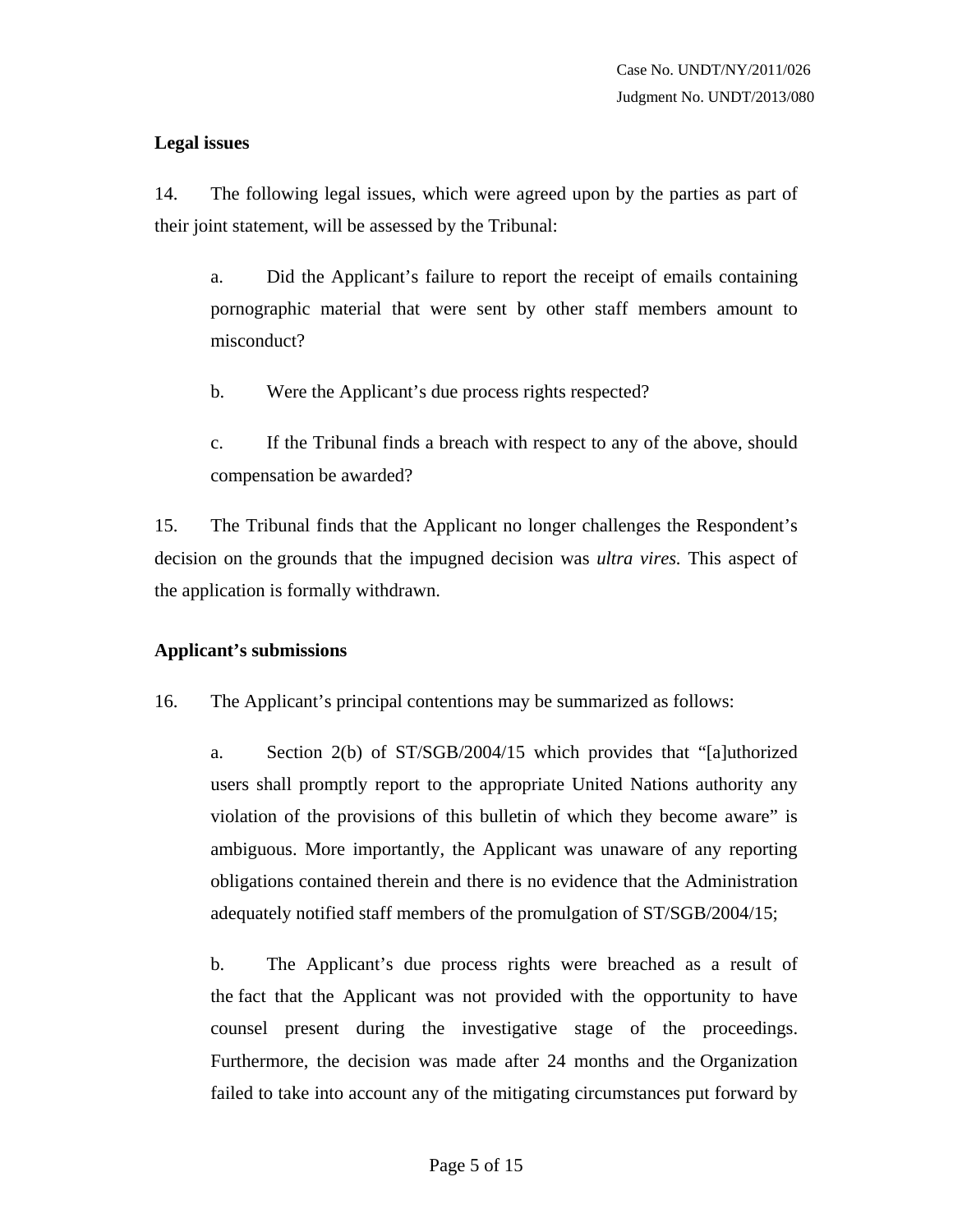the Applicant when determining the level of sanctions to be imposed against him;

c. The Applicant initially submitted that the impugned decision was *ultra vires*. However, as part of the parties' joint submission, the parties agreed that "[t]hese aspects of the application are formally withdrawn".

#### **Respondent's submissions**

17. The Respondent's principal contentions may be summarized as follows:

a. The facts in the present case are not in dispute and the Applicant "does not contest the proportionality of the sanction";

b. The reporting of misconduct is a basic obligation of staff members and ignorance of the law is not an excuse;

c. The Applicant's due process rights were respected during the OIOS investigation as well as during the ensuing disciplinary process. The Applicant does not put forward any evidence that would indicate that the mitigating circumstances that he put forward were not taken into account when determining the applicable sanction;

d. The sanctions imposed on the Applicant were a valid exercise of the Respondent's discretionary authority. The record of the investigation indicates that the Applicant was fully aware of all the claims held against him and the allegations were sufficiently particularized.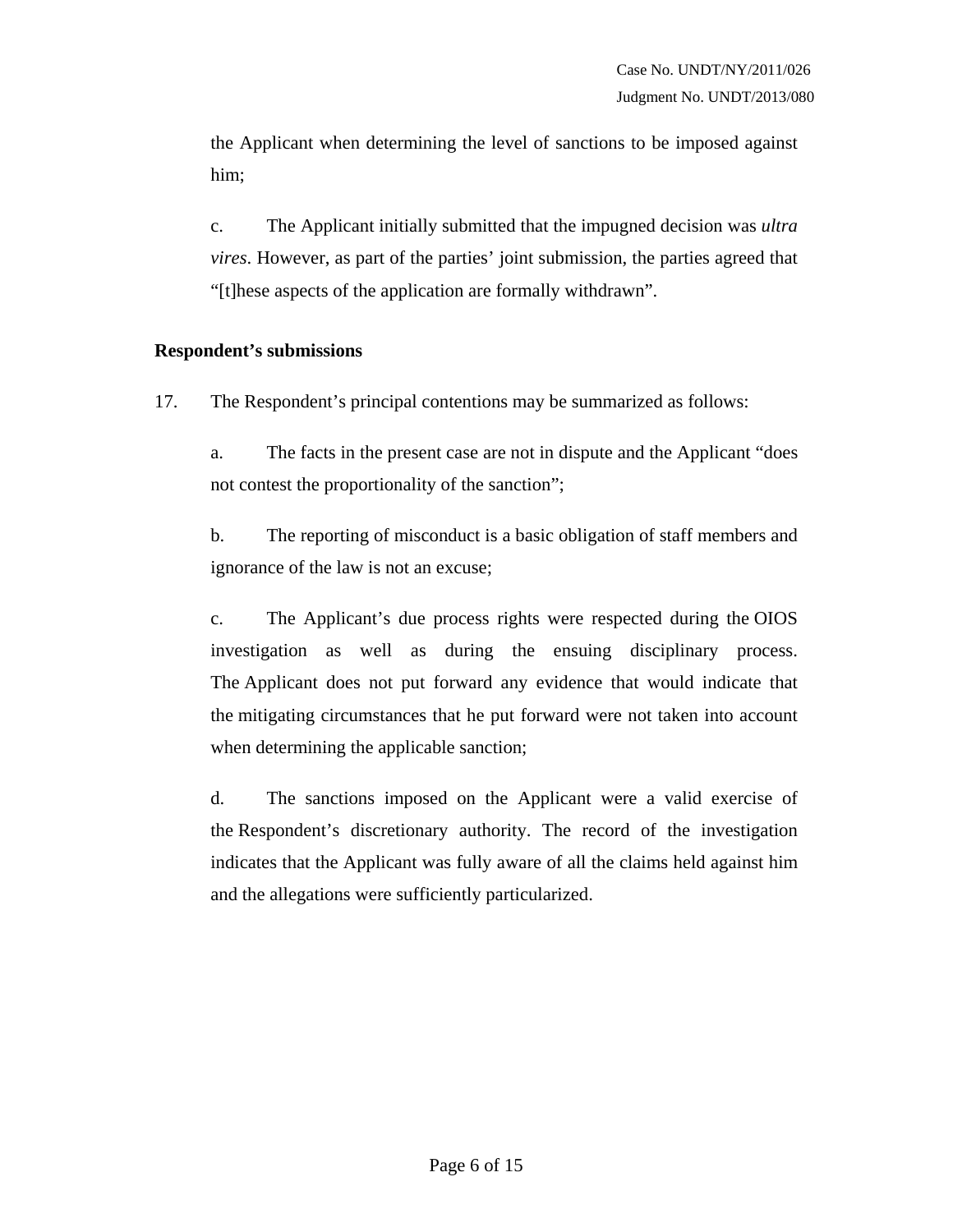## **Consideration**

#### *Applicable law*

18. Staff regulation 1.2(b) of ST/SGB/2008/4, dated 1 January 2008, states:

Staff members shall uphold the highest standards of efficiency, competence and integrity. The concept of integrity includes, but is not limited to, probity, impartiality, fairness, honesty and truthfulness in all matters affecting their work and status.

19. Staff rule 110.1, ST/SGB/2006/1, dated 1 January 2006, states in part:

## **Misconduct**

Failure by a staff member to comply with his or her obligations under the Charter of the United Nations, the Staff Regulations and Staff Rules or other relevant administrative issuances, or to observe the standards of conduct expected of an international civil servant, may amount to unsatisfactory conduct within the meaning of staff regulation 10.2, leading to the institution of disciplinary proceedings and the imposition of disciplinary measures for misconduct.

20. ST/SGB/2004/15 states in part:

## **Section 2**

## **Conditions applicable to use of ICT resources and ICT data**

 (a) Use of ICT resources and ICT data shall in all cases be in accordance with the provisions set out in this bulletin and such other administrative issuances as may apply to them;

 (b) Authorized users shall promptly report to the appropriate United Nations authority any violation of the provisions of this bulletin of which they become aware.

…

#### **Section 4**

#### **Limited personal use**

4.1 Authorized users shall be permitted limited personal use of ICT resources, provided such use:

 (a) Is consistent with the highest standard of conduct for international civil servants (among the uses which would clearly not meet this standard are use of ICT resources for purposes of obtaining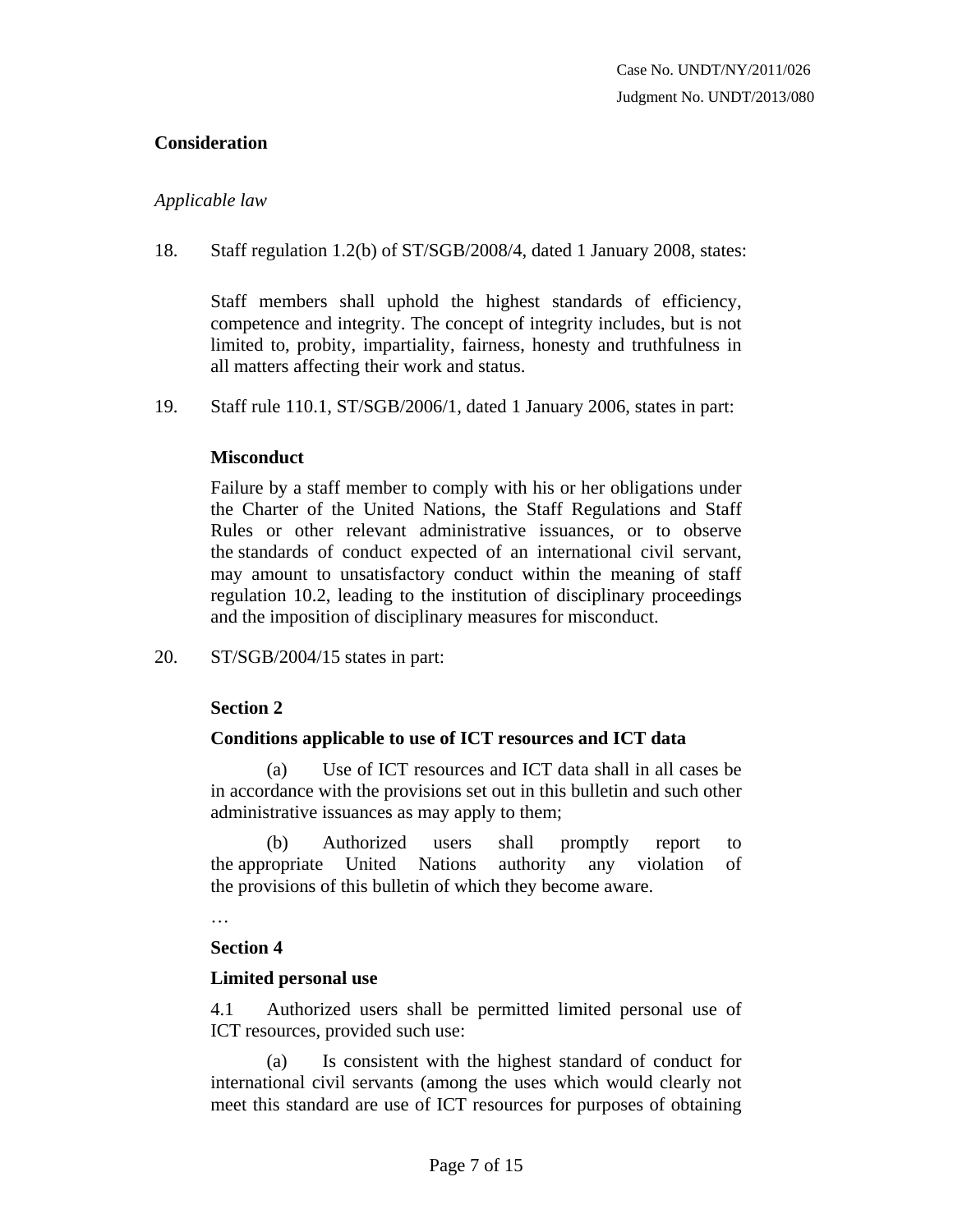or distributing pornography, engaging in gambling, or downloading audio or video files to which a staff member is not legally entitled to have access);

 (b) Would not reasonably be expected to compromise the interests or the reputation of the Organization;

…

 (f) Does not interfere with the activities or operations of the Organization or adversely affect the performance of ICT resources.

…

#### **Section 5**

#### **Prohibited activities**

5.1 Users of ICT resources and ICT data shall not engage in any of the following actions:

…

 (c) Knowingly, or through gross negligence, using ICT resource or ICT data in a manner contrary to the rights and obligations of staff members.

*Receivability* 

21. The present case meets all of the receivability requirements identified in art. 8 of the Tribunal's Statute.

## *Misconduct*

22. Section 4.1(a) of ST/SGB/2004/15 states that activities that do not meet the standard of an international civil servant, and which would therefore result in a breach of the staff rules, include the "use of ICT resources for purposes of obtaining or distributing pornography". Similarly, staff rule 110.1 states that a staff member's failure to comply with his obligations, including the United Nations Staff Regulations and Rules, may amount to unsatisfactory conduct and result in the imposition of disciplinary measures for misconduct.

23. The Applicant contends that the "impugned decision is premised on the erroneous conclusion that not reporting other staff members amounts to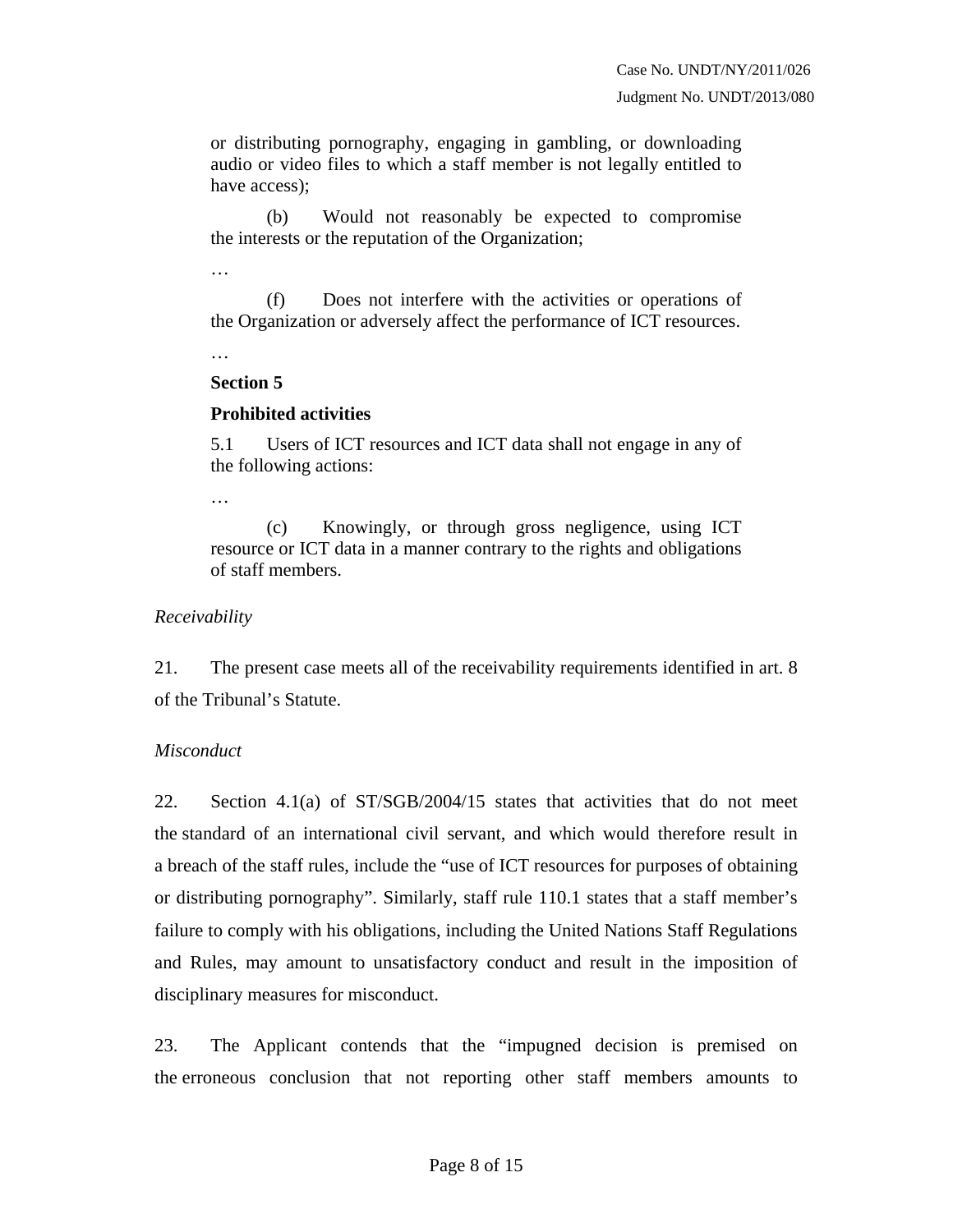misconduct". A review of the 3 December 2010 letter by which the Applicant was informed of the charge of misconduct states that he was "charged with the improper use of the property of the United Nations, whereby [he] received and distributed pornographic materials…[and] failing to fulfill [his] obligation … to promptly report those violations of the bulletin of which you became aware…".

24. The Applicant submits that in addition to not being aware of ST/SGB/2004/15, it was the Organization's "duty to regularly inform its employees concerning the various rules and regulations" and that he therefore can not be held responsible for not following some of the provisions contained in ST/SGB/2004/15. The Applicant further states that "it cannot reasonably be accepted that a failure of a staff member to report potential misconduct of a colleagues will, in itself, amount to misconduct for which disciplinary measures may be imposed".

25. During the course of the investigation conducted by OIOS, and as part of his submissions, the Applicant recognized that he received "at least 50 emails that contained images and videos, some with pornographic content and some with sexual content", and that he also "sent at least 26 such emails from his UN Email Account to others in the UN" and that he distributed "a video depicting an act of bestiality by a woman".

26. The Applicant, by his own recognition, sent and received the contested emails thereby breaching the applicable rules governing the use of ICT resources, as well as staff rule 110.1, resulting in the determination that the Applicant's actions amounted to misconduct. The Applicant does not contest the Organization's finding of misconduct based on his receipt and distribution of the contested emails, but rather only that not reporting the actions of a fellow staff member can not reasonably amount to misconduct.

27. The duty to report misconduct is reflected in specific administrative issuances, including, for example, sec. 2(b) of ST/SGB/2004/15 which imposes a clear and specific obligation on staff members to report any violation of that bulletin of which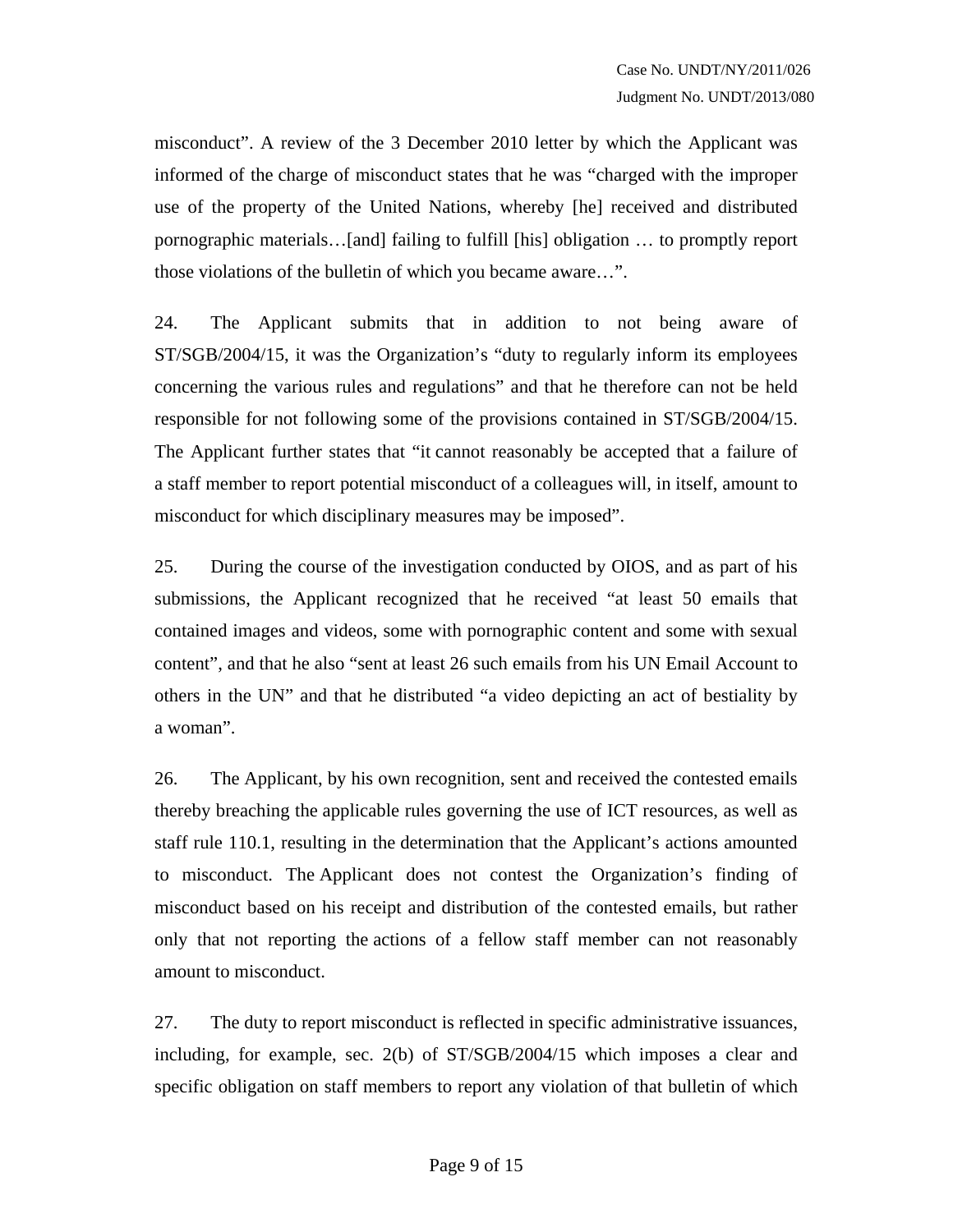they become aware. In *Ishak* UNDT/2009/072, the Tribunal held that "[i]t is clear that the applicant has a right and a duty to report to his management any misconduct that comes to his notice".

28. More importantly, in *Diagne et al.* 2010-UNAT-067, the Appeals Tribunal, in affirming the judgment of the Dispute Tribunal, stated that "the ignorance of the law is no excuse and every staff member is deemed to be aware of the provisions of the Staff Rules". Consequently, the Applicant's submission that he was not aware of some of the applicable regulations and rules bears no relevance as to whether he could be charged as having breached the said regulations and rules and cannot be considered a mitigating circumstance.

29. Upon a staff member's misconduct having been established, the Respondent has a broad discretion in deciding on the appropriate and most proportionate disciplinary measure(s) to apply even though this discretion is not without limit. In *Mahdi* 2010-UNAT-018, the Appeals Tribunal stated that in reviewing disciplinary cases it has to examine:

i. Whether the facts on which the disciplinary measure was based have been established;

ii. Whether the established facts legally amount to misconduct under the Regulations and Rules; and

iii. Whether the disciplinary measure applied is proportionate to the offence.

30. Item no. (i) is not contested by either party. With regard to item no. (ii), while the Applicant contests the basis on which part of the disciplinary measures were imposed, he does not contest that his actions breached the applicable rules and amounted to misconduct. Additionally, the Respondent has also established the fact that the Applicant had a duty to report any act of misconduct of which he became aware.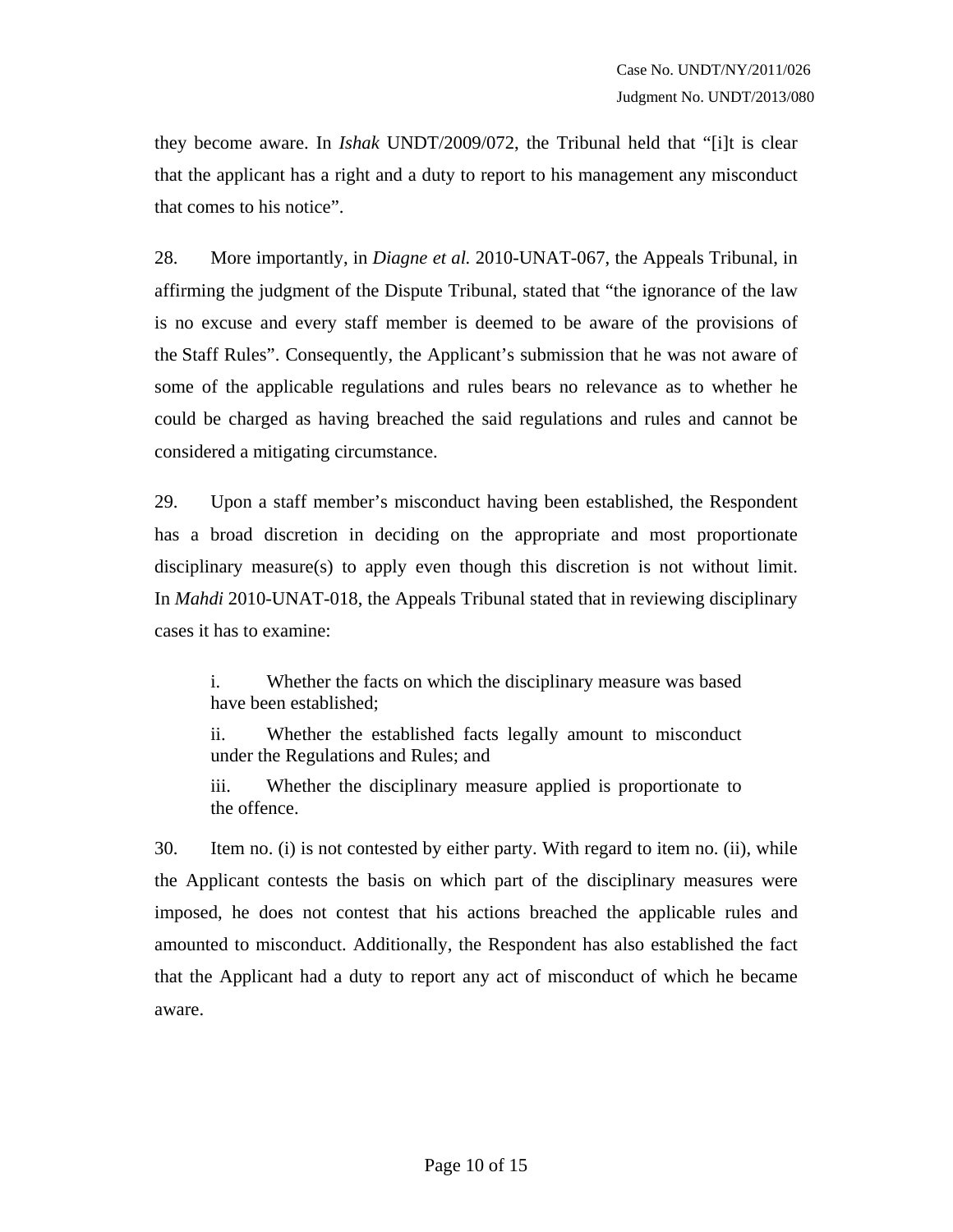## *Proportionality of sanctions*

31. As part of his application, the Applicant stated that he did "not contest the proportionality of the sanction(s) imposed". Rather, the Applicant submitted that the application was "directed at the *ultra vires* nature of the accessory sanction of deferment, for two years, of his eligibility for salary increments, which was not one of the sanctions foreseen in former Staff Rule 110.3". However, as part of the parties' joint submission in response to Order No. 253, the Applicant stated that he was "no longer challeng[ing] the respondent's decision on the grounds ... that the impugned decision was *ultra vires*. These aspects of the application are formally withdrawn". The proportionality of the sanction is therefore not an issue in the present case.

## *Due process rights*

32. The Applicant submits that his due process rights were breached during the OIOS investigative process due to him not having counsel present during the interview as well as a result of the over one-and-a-half year delay between the date on which he was charged with misconduct and the date upon which he was notified of the applicable sanctions. The Tribunal therefore needs to consider whether there were any procedural irregularities leading to the application of the contested disciplinary sanctions.

33. In considering whether the Applicant's due process rights were respected there are two separate aspects of the case that the Tribunal needs to take into consideration: the investigative phase conducted by OIOS and the disciplinary process undertaken by OHRM upon receiving OIOS's investigation report.

34. The purpose of OIOS is to conduct a neutral fact-finding investigation into, in cases such as the present, allegations put forward against a staff member. While an investigation is considered to be part of the process that occurs prior to OHRM being seized of the matter, its findings, including any incriminating statements made by the staff member, become part of the record. Consequently, any such process must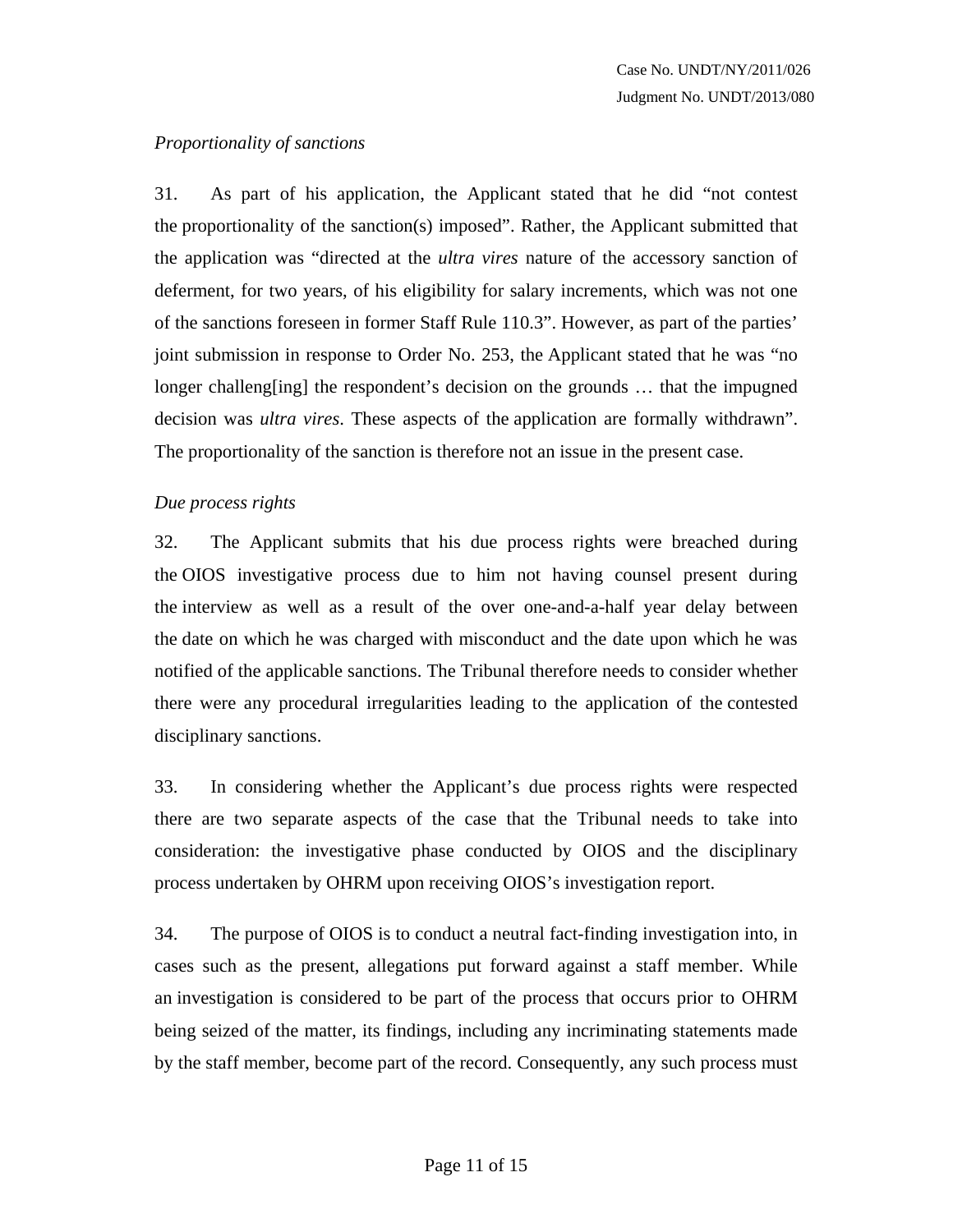still be conducted in accordance with the rules and regulations of the Organization and it must respect a staff member's rights to due process.

35. In *Ibrahim* UNDT/2011/115 and *Johnson* UNDT/2011/123, the Tribunal held that it is a fundamental principle of due process that once a staff member has become the target of an investigation he or she should be accorded certain basic due process rights.

36. The fundamental human right to defend oneself and present evidence in one own support is proclaimed by art. 14 of the International Covenant on Civil and Political Rights, a general legal instrument on human rights, and is also mirrored in the regional instrument of the European Convention on Human Rights (art. 6). The scope of this right, which has expanded from the realm of criminal law to that of civil law, including labor law, was respected in the present case.

37. The right of a staff member to defend himself or herself in person or to be assisted by a lawyer is a fundamental human right. Consequently, once a staff member becomes aware of the charges held against him or her, the staff member then has the right to defend himself or herself in person or to be assisted by a lawyer. A staff member who decides to defend himself or herself in person is required to do so diligently (with caution and care) and will not be able to complain of the fact that he or she did not defend himself or herself competently or that he or she was not assisted by counsel.

38. A review of the evidence indicates that the Applicant was made aware of the allegations that served as a basis for the investigation at the initiation of the interview. The Applicant was informed that he had a right to be treated fairly, the right to identify additional witnesses or evidence that will support his or her version of the events, his right to confidentiality and the protection afforded for good faith reporting of misconduct. Knowing and understanding his rights and the consequences of his actions, the Applicant fully cooperated with the investigation and answered all the questions put forward to him during the interview. Upon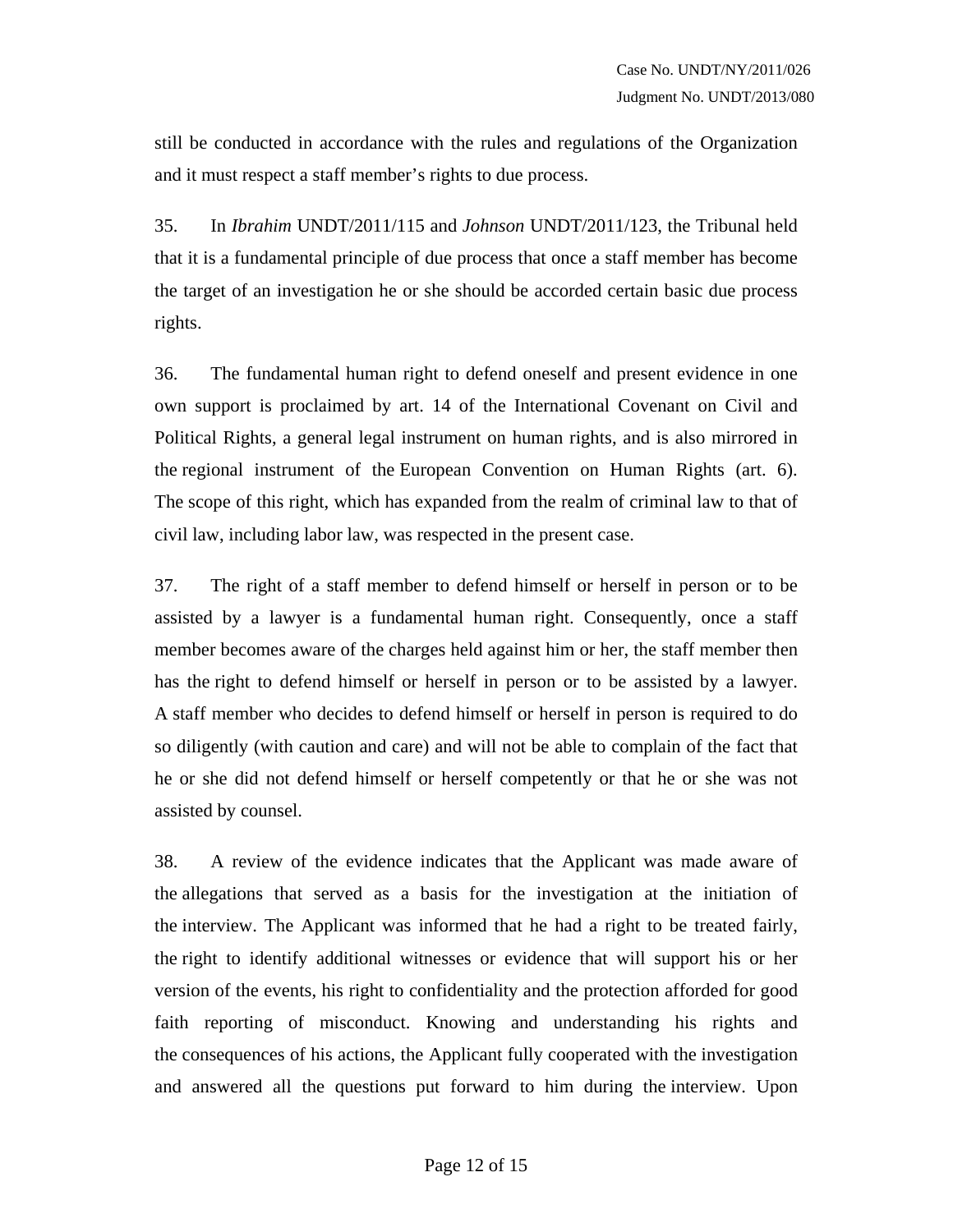the completion of the interview, the Applicant stated that that there were no other relevant issues that he wished to address and that he did not have any complaints as to the manner in which the interview was conducted or the way he was treated by the investigators. He proposed that other staff members who had sent and received contested emails be interviewed. He fully exercised his right to defend himself in person and at no point in time during the course of the interview did the Applicant state that he wanted a lawyer present nor was this right, as well as his right to defend himself, ever denied.

39. In addition to being able to defend himself in person during the investigation, at no time prior to being charged with misconduct by OHRM, did the Applicant raise the issue of his lack of legal representation during the OIOS investigation. There is no evidence before the Tribunal that the Applicant requested, and was denied, either access to counsel or further opportunities to defend himself during the investigation conducted by OIOS.

## *Delay and mitigating circumstances*

40. As stated in *Mokbel* UNDT/2012/061, "[d]ecisions on disciplinary matters, particularly relating to allegations of serious misconduct, must be taken within a reasonable time". It is the responsibility of the Organization to conduct disciplinary matters in a timely manner to avoid a breach of the staff member's due process rights. Nevertheless, as stated in *Simmons* UNDT/2012/163, it is also "for the Applicant to substantiate any [injury] which [he] alleges to have suffered resulting from the excessive delay (*Sina* 2010-UNAT-094, *Antaki* 2010-UNAT-095)".

41. In the present case, the parties agreed as part of their joint submission that the delay in applying the disciplinary sanction was due to the fact that for "a year and a half, from mid 2009 to the end of 2010, representatives of OSLA and the Respondent met and discussed the appropriate sanction in relation to pending cases before the Office for Human Resources Management, involving the misuse of ICT resources".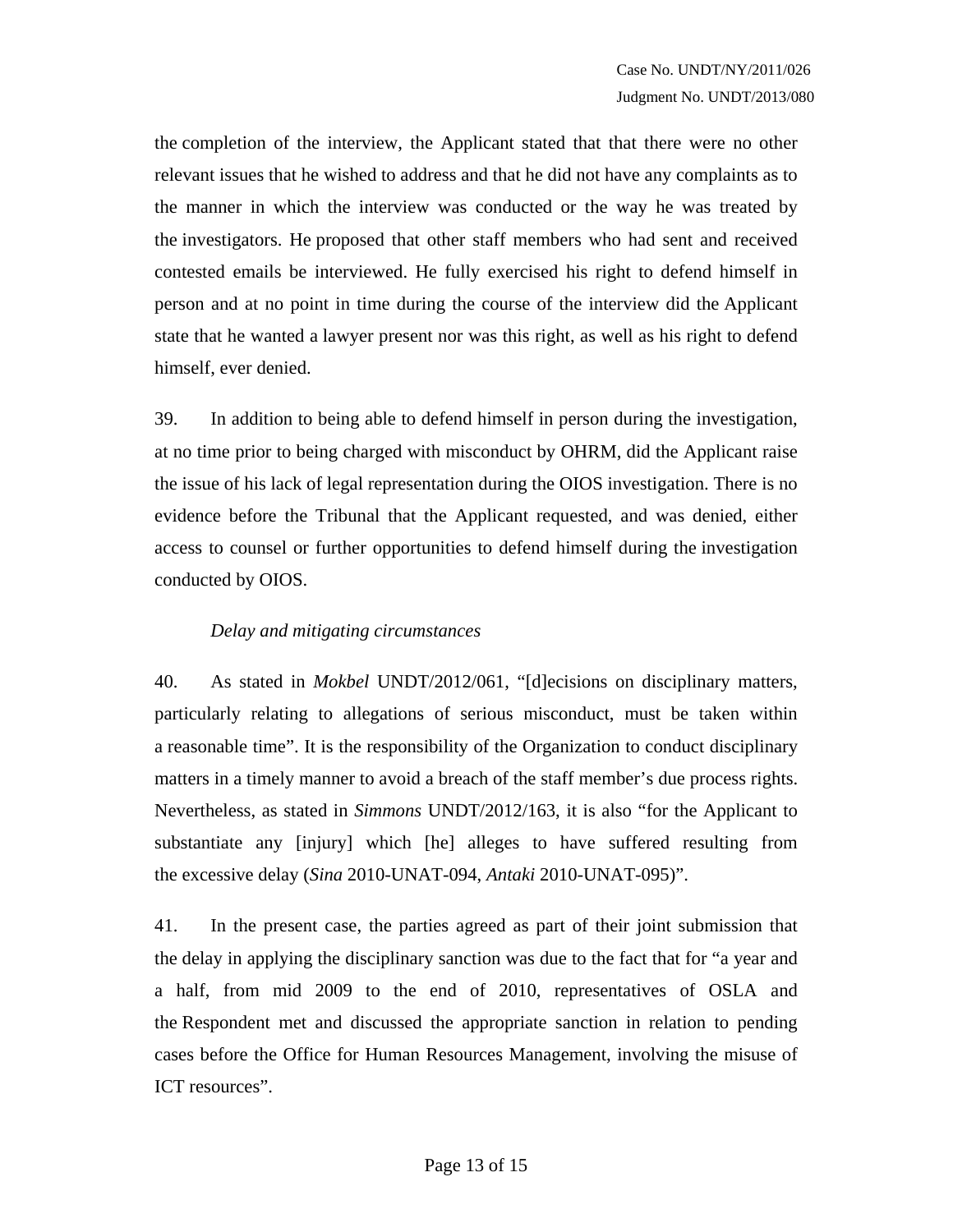42. Consequently, the Tribunal finds that there is no evidence before it that would suggest that the Respondent did not act reasonably and in a timely manner when determining the disciplinary sanction to be applied in the present case or that no consideration was given to any mitigating circumstances. To the contrary, the sanctions imposed on the Applicant indicate that the Respondent took into consideration the fact that the Applicant cooperated with the investigators, was sincere and that he recognized the impugned facts. Finally, the Applicant has not put forward any evidence that would suggest that he suffered any harm from the delay in finalizing the disciplinary charges against him.

43. Taking the above into consideration, the Tribunal finds that the Applicant's due process rights were respected and that the disciplinary measures that were applied against him were lawful, proportional and were taken in accordance with the regulations and rules.